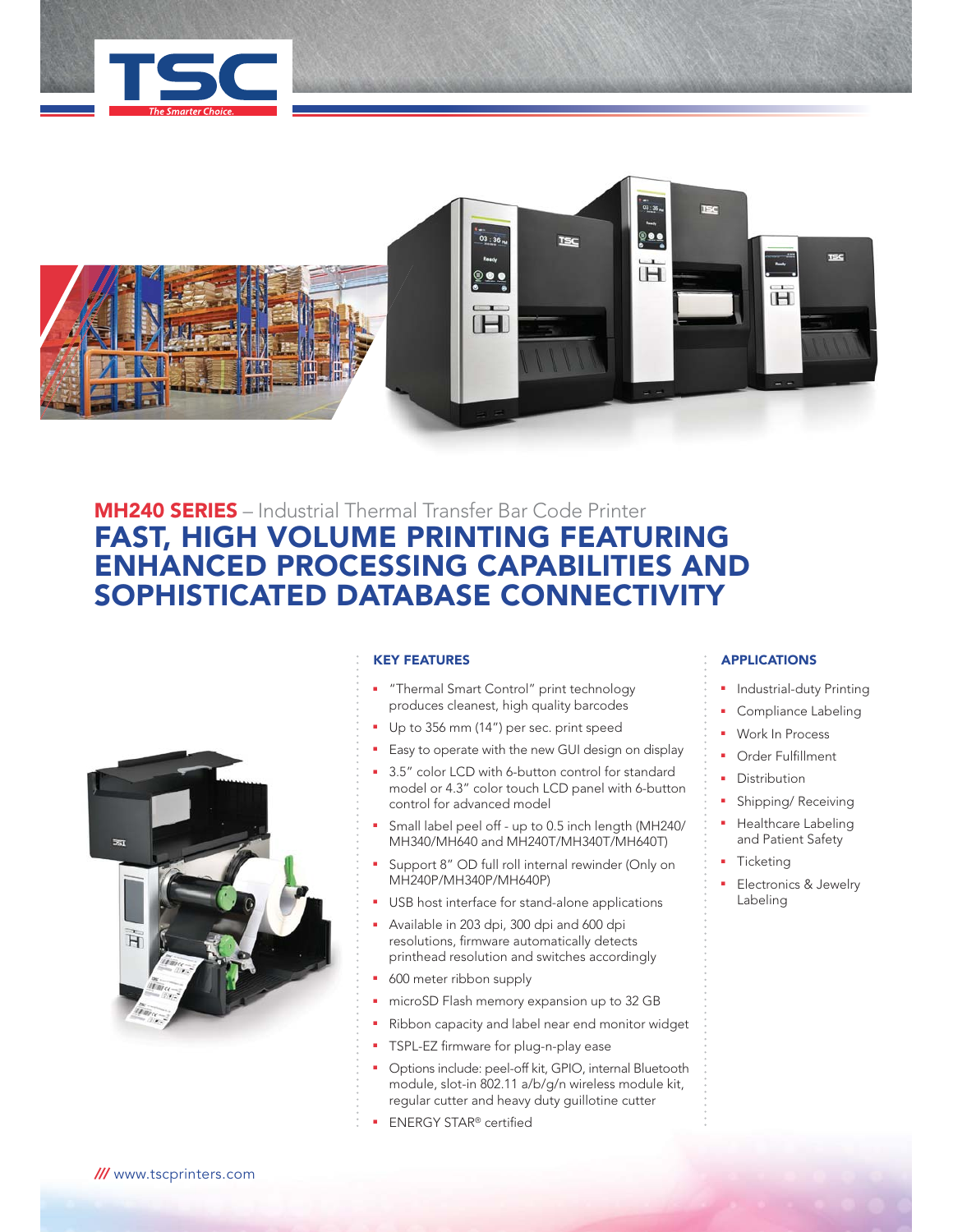# **MH240 SERIES** – Industrial Thermal Transfer Bar Code Printer

|                                  | <b>STANDARD</b>                                                                                                                                                                                                                                                                                                                                                                                                                                                                   |                                                                                                                                    |                                  |  |  |  |  |
|----------------------------------|-----------------------------------------------------------------------------------------------------------------------------------------------------------------------------------------------------------------------------------------------------------------------------------------------------------------------------------------------------------------------------------------------------------------------------------------------------------------------------------|------------------------------------------------------------------------------------------------------------------------------------|----------------------------------|--|--|--|--|
| <b>PRINTER MODEL</b>             | <b>MH240</b>                                                                                                                                                                                                                                                                                                                                                                                                                                                                      | <b>MH340</b>                                                                                                                       | <b>MH640</b>                     |  |  |  |  |
| Resolution                       | 8 dots/mm (203 DPI)                                                                                                                                                                                                                                                                                                                                                                                                                                                               | 12 dots/mm (300 DPI)                                                                                                               | 24 dots/mm (600 DPI)             |  |  |  |  |
| Printing method                  | Thermal Transfer & Direct Thermal                                                                                                                                                                                                                                                                                                                                                                                                                                                 |                                                                                                                                    |                                  |  |  |  |  |
| Max. print speed                 | 356 mm (14")/second                                                                                                                                                                                                                                                                                                                                                                                                                                                               | 305 mm (12)/second                                                                                                                 | 152 mm (6)/second                |  |  |  |  |
| Max. print width                 |                                                                                                                                                                                                                                                                                                                                                                                                                                                                                   | 104 mm (4.09")                                                                                                                     |                                  |  |  |  |  |
| Max. print length                | 25,400 mm (1,000")                                                                                                                                                                                                                                                                                                                                                                                                                                                                | 11,430 mm (450")                                                                                                                   | 2,540 mm (100")                  |  |  |  |  |
| Enclosure                        | Die-cast print mechanism and base with bi-fold metal cover with large clear media view window                                                                                                                                                                                                                                                                                                                                                                                     |                                                                                                                                    |                                  |  |  |  |  |
| Physical dimension               | 276 mm (W) x 326 mm (H) x 502 mm (D)<br>10.87" (W) x 12.83" (H) x 19.76" (D)                                                                                                                                                                                                                                                                                                                                                                                                      |                                                                                                                                    |                                  |  |  |  |  |
| Weight                           | 15.35 kg (33.84 lbs)                                                                                                                                                                                                                                                                                                                                                                                                                                                              |                                                                                                                                    |                                  |  |  |  |  |
| Label roll capacity              | 203.2 mm (8") OD                                                                                                                                                                                                                                                                                                                                                                                                                                                                  |                                                                                                                                    |                                  |  |  |  |  |
| Internal rewinder (full roll)    | N/A                                                                                                                                                                                                                                                                                                                                                                                                                                                                               |                                                                                                                                    |                                  |  |  |  |  |
| Ribbon                           | 600 m long, max. OD 90 mm, 1" core (ink coated outside or inside)                                                                                                                                                                                                                                                                                                                                                                                                                 |                                                                                                                                    |                                  |  |  |  |  |
| Ribbon width                     | 25.4 mm ~ 114.3 mm (1" ~ 4.5")                                                                                                                                                                                                                                                                                                                                                                                                                                                    |                                                                                                                                    |                                  |  |  |  |  |
| Processor                        |                                                                                                                                                                                                                                                                                                                                                                                                                                                                                   | 32-bit RISC CPU                                                                                                                    |                                  |  |  |  |  |
| Memory                           | • 128 MB Flash memory<br>$\bullet$ 128 MB SDRAM<br>• microSD Flash memory card reader for Flash memory expansion, up to 32 GB                                                                                                                                                                                                                                                                                                                                                     |                                                                                                                                    |                                  |  |  |  |  |
| Interface                        | • RS-232<br>$\bullet$ USB 2.0<br>• Internal Ethernet, 10/100 Mbps<br>• USB host * 2, for scanner or PC keyboard<br>• GPIO + Centronics (factory option)<br>· Bluetooth (factory option)<br>• Slot-in 802.11 a/b/g/n wireless (dealer option)                                                                                                                                                                                                                                      |                                                                                                                                    |                                  |  |  |  |  |
| Power                            | Internal switching power supply<br>· Input: AC 100-240V, 4-2A, 50-60Hz<br>• Output: DC 5V, 5A; DC 24V, 7A; DC 36V, 1.4A; Total 243W                                                                                                                                                                                                                                                                                                                                               |                                                                                                                                    |                                  |  |  |  |  |
| LCD                              | TFT color display, 320 x 240 pixels                                                                                                                                                                                                                                                                                                                                                                                                                                               |                                                                                                                                    |                                  |  |  |  |  |
| Operation switch,<br>button, LED |                                                                                                                                                                                                                                                                                                                                                                                                                                                                                   | 1 power switch, 6 operation buttons (2 function keys and navigation buttons) & 1 LED with 3 colors (red, green, amber)             |                                  |  |  |  |  |
| <b>Sensors</b>                   | • Gap transmissive sensor (position adjustable)<br>• Black mark reflective sensor (position adjustable)<br>• Head open sensor<br>• Ribbon encoder sensor<br>• Ribbon end sensor                                                                                                                                                                                                                                                                                                   |                                                                                                                                    |                                  |  |  |  |  |
| Real time clock                  |                                                                                                                                                                                                                                                                                                                                                                                                                                                                                   | Standard                                                                                                                           |                                  |  |  |  |  |
| Internal fonts                   | • 8 alpha-numeric bitmap fonts<br>• Monotype Imaging® true type font engine with one CG Triumvirate Bold Condensed scalable font                                                                                                                                                                                                                                                                                                                                                  |                                                                                                                                    |                                  |  |  |  |  |
| Bar code                         | • 1D bar code<br>Code 39, Code 93, Code128UCC, Code128 subsets A.B.C, Codabar, Interleaved 2 of 5, EAN 8, EAN 13, EAN 128, UPC-A,<br>UPC-E, EAN and UPC 2(5) digits add-on, MSI, PLESSEY, POSTNET, China post, ITF14, EAN14, Code 11, TELEPEN,<br>TELEPENN, PLANET, Code 49, Deutsche Post Identcode, Deutsche Post Leitcode, LOGMARS<br>• 2D bar code<br>TLC39, CODABLOCK F mode, Maxicode, QR code, Aztec, PDF-417, Micro PDF 417, GS1 DataMatrix, GS1 DataBar<br>(RSS barcode) |                                                                                                                                    |                                  |  |  |  |  |
| Font and barcode rotation        |                                                                                                                                                                                                                                                                                                                                                                                                                                                                                   | 0, 90, 180, 270 degree                                                                                                             |                                  |  |  |  |  |
| Printer language                 | TSPL-EZ (Compatible to EPL, ZPL, ZPL II)                                                                                                                                                                                                                                                                                                                                                                                                                                          |                                                                                                                                    |                                  |  |  |  |  |
| Media type                       | Continuous, die-cut, black mark, fan-fold, notch (outside wound)                                                                                                                                                                                                                                                                                                                                                                                                                  |                                                                                                                                    |                                  |  |  |  |  |
| Media width                      | $20 \sim 114$ mm (0.79" ~ 4.5")                                                                                                                                                                                                                                                                                                                                                                                                                                                   |                                                                                                                                    |                                  |  |  |  |  |
| Media thickness                  | $0.06 \sim 0.28$ mm (2.36 ~ 11 mil)                                                                                                                                                                                                                                                                                                                                                                                                                                               |                                                                                                                                    |                                  |  |  |  |  |
| Media core diameter              |                                                                                                                                                                                                                                                                                                                                                                                                                                                                                   | $38.1 \sim 76.2$ mm (1.5" ~ 3")                                                                                                    |                                  |  |  |  |  |
| Label length                     | $5 \sim 25,400$ mm (0.20" ~ 1,000")                                                                                                                                                                                                                                                                                                                                                                                                                                               | $5 \sim 11,430$ mm (0.20" ~ 450")                                                                                                  | $5 \sim 2,540$ mm (0.20" ~ 100") |  |  |  |  |
| <b>Environment condition</b>     |                                                                                                                                                                                                                                                                                                                                                                                                                                                                                   | Operation: $5 \sim 40^{\circ}$ C, 25 $\sim 85\%$ non-condensing<br>Storage: $-40 \sim 60^{\circ}$ C, $10 \sim 90\%$ non-condensing |                                  |  |  |  |  |
| Safety regulation                |                                                                                                                                                                                                                                                                                                                                                                                                                                                                                   | FCC Class A, CE Class A, RCM Class A, UL, cUL, TUV/safety,  CCC, KC, BIS, ENERGY STAR®                                             |                                  |  |  |  |  |
| <b>Environmental concern</b>     |                                                                                                                                                                                                                                                                                                                                                                                                                                                                                   | Comply with RoHS, WEEE                                                                                                             |                                  |  |  |  |  |
| Accessories                      | • Quick start quide<br>• USB cable<br>• Power cord                                                                                                                                                                                                                                                                                                                                                                                                                                |                                                                                                                                    |                                  |  |  |  |  |
| Limited warranty                 | • Printer: 2 years<br>. Print head: 25 km (1 million inches) or 12 months which comes first<br>. Platen: 50 km (2 million inches) or 12 months which comes first                                                                                                                                                                                                                                                                                                                  |                                                                                                                                    |                                  |  |  |  |  |
| <b>Factory options</b>           | · GPIO + Parallel interface<br>· Internal Bluetooth module                                                                                                                                                                                                                                                                                                                                                                                                                        |                                                                                                                                    |                                  |  |  |  |  |
| Dealer options                   | · Regular cutter (full cut guillotine cutter)<br>. Heavy duty cutter (full cut guillotine cutter)<br>• Peel-off kit<br>· 802.11 a/b/g/n wireless module kit (slot-in)                                                                                                                                                                                                                                                                                                             |                                                                                                                                    |                                  |  |  |  |  |
| User options                     | · KP-200 Plus keyboard display unit                                                                                                                                                                                                                                                                                                                                                                                                                                               |                                                                                                                                    |                                  |  |  |  |  |
|                                  |                                                                                                                                                                                                                                                                                                                                                                                                                                                                                   |                                                                                                                                    |                                  |  |  |  |  |



**MH240**

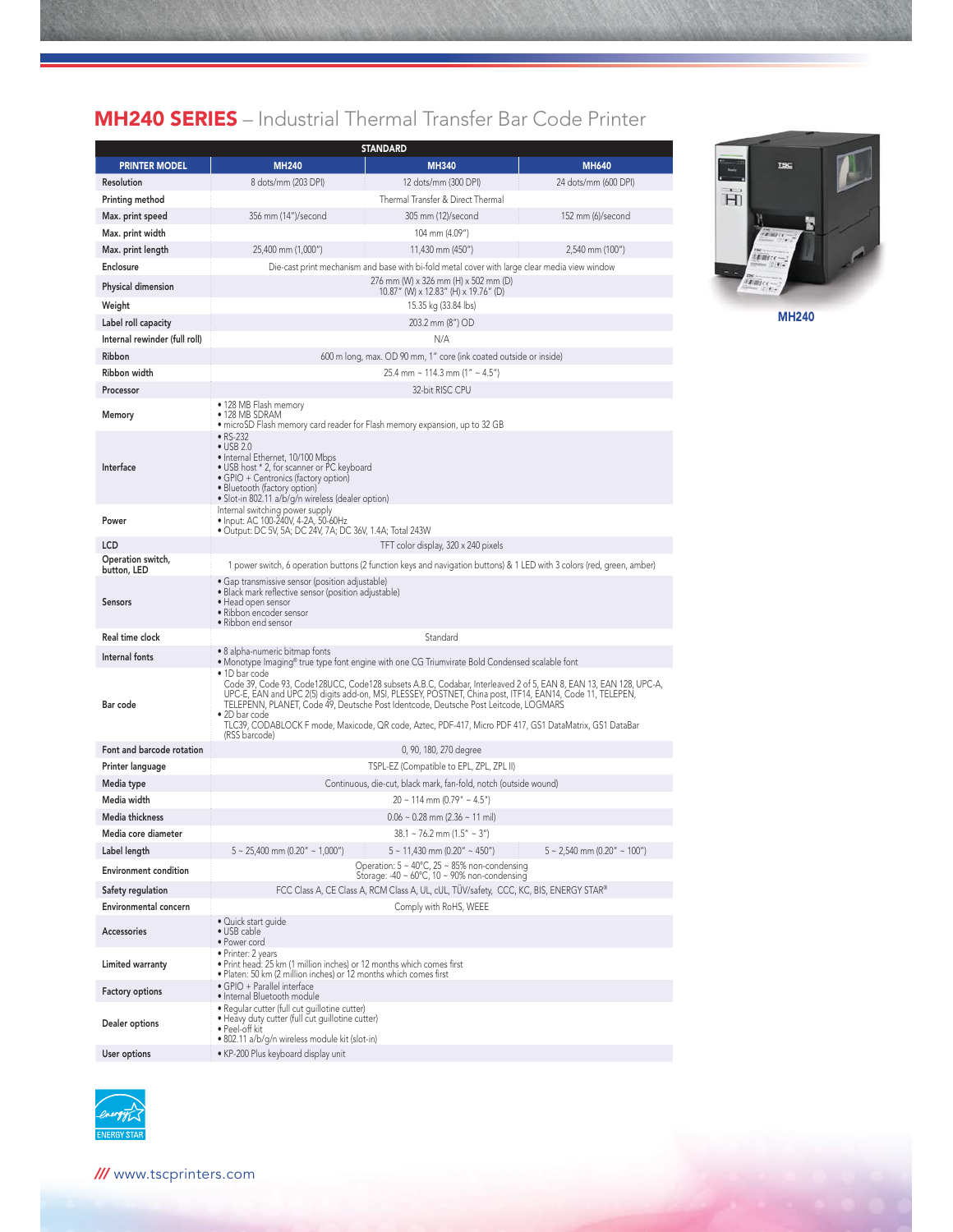## **MH240 SERIES** – Industrial Thermal Transfer Bar Code Printer

| <b>ADVANCED</b>                  |                                                                                                                                                                                                                                                                                                                                                                                                                                                                                                                                                                                             |                                                                                                        |                                  |  |  |  |
|----------------------------------|---------------------------------------------------------------------------------------------------------------------------------------------------------------------------------------------------------------------------------------------------------------------------------------------------------------------------------------------------------------------------------------------------------------------------------------------------------------------------------------------------------------------------------------------------------------------------------------------|--------------------------------------------------------------------------------------------------------|----------------------------------|--|--|--|
| <b>PRINTER MODEL</b>             | <b>MH240T</b>                                                                                                                                                                                                                                                                                                                                                                                                                                                                                                                                                                               | <b>MH340T</b>                                                                                          | <b>MH640T</b>                    |  |  |  |
| Resolution                       | 8 dots/mm (203 DPI)                                                                                                                                                                                                                                                                                                                                                                                                                                                                                                                                                                         | 12 dots/mm (300 DPI)                                                                                   | 24 dots/mm (600 DPI)             |  |  |  |
| Printing method                  |                                                                                                                                                                                                                                                                                                                                                                                                                                                                                                                                                                                             | Thermal Transfer & Direct Thermal                                                                      |                                  |  |  |  |
| Max. print speed                 | 356 mm (14")/second                                                                                                                                                                                                                                                                                                                                                                                                                                                                                                                                                                         | 305 mm (12)/second                                                                                     | 152 mm (6)/second                |  |  |  |
| Max. print width                 |                                                                                                                                                                                                                                                                                                                                                                                                                                                                                                                                                                                             | 104 mm (4.09")                                                                                         |                                  |  |  |  |
| Max. print length                | 25,400 mm (1,000")                                                                                                                                                                                                                                                                                                                                                                                                                                                                                                                                                                          | 11.430 mm (450")                                                                                       | 2,540 mm (100")                  |  |  |  |
| Enclosure                        |                                                                                                                                                                                                                                                                                                                                                                                                                                                                                                                                                                                             | Die-cast print mechanism and base with bi-fold metal cover with large clear media view window          |                                  |  |  |  |
| Physical dimension               | 276 mm (W) x 326 mm (H) x 502 mm (D)<br>10.87" (W) x 12.83" (H) x 19.76" (D)                                                                                                                                                                                                                                                                                                                                                                                                                                                                                                                |                                                                                                        |                                  |  |  |  |
| Weight                           | 15.43 kg (34.02 lbs)                                                                                                                                                                                                                                                                                                                                                                                                                                                                                                                                                                        |                                                                                                        |                                  |  |  |  |
| Label roll capacity              | 203.2 mm (8") OD                                                                                                                                                                                                                                                                                                                                                                                                                                                                                                                                                                            |                                                                                                        |                                  |  |  |  |
| Internal rewinder (full roll)    | N/A                                                                                                                                                                                                                                                                                                                                                                                                                                                                                                                                                                                         |                                                                                                        |                                  |  |  |  |
| Ribbon                           | 600 m long, max. OD 90 mm, 1" core (ink coated outside or inside)                                                                                                                                                                                                                                                                                                                                                                                                                                                                                                                           |                                                                                                        |                                  |  |  |  |
| Ribbon width                     | 25.4 mm ~ 114.3 mm (1" ~ 4.5")                                                                                                                                                                                                                                                                                                                                                                                                                                                                                                                                                              |                                                                                                        |                                  |  |  |  |
| Processor                        | 32-bit RISC CPU                                                                                                                                                                                                                                                                                                                                                                                                                                                                                                                                                                             |                                                                                                        |                                  |  |  |  |
| Memory                           | • 512 MB Flash memory<br>• 256 MB SDRAM<br>• microSD Flash memory card reader for Flash memory expansion, up to 32 GB                                                                                                                                                                                                                                                                                                                                                                                                                                                                       |                                                                                                        |                                  |  |  |  |
| Interface                        | • RS-232<br>$\bullet$ USB 2.0<br>• Internal Ethernet, 10/100 Mbps<br>• USB host * 2, for scanner or PC keyboard<br>• GPIO + Centronics (factory option)<br>• Bluetooth (factory option)<br>· Slot-in 802.11 a/b/g/n wireless (dealer option)                                                                                                                                                                                                                                                                                                                                                |                                                                                                        |                                  |  |  |  |
| Power                            | Internal switching power supply<br>• Input: AC 100-240V, 4-2A, 50-60Hz<br>• Output: DC 5V, 5A; DC 24V, 7A; DC 36V, 1.4A; Total 243W                                                                                                                                                                                                                                                                                                                                                                                                                                                         |                                                                                                        |                                  |  |  |  |
| LCD                              |                                                                                                                                                                                                                                                                                                                                                                                                                                                                                                                                                                                             | 16 bits color, 480 x 272 pixel, with back light, Resistive Touch Screen                                |                                  |  |  |  |
| Operation switch,<br>button, LED | 1 power switch, 6 operation buttons (2 function keys and navigation buttons) & 1 LED with 3 colors (red, green, amber)                                                                                                                                                                                                                                                                                                                                                                                                                                                                      |                                                                                                        |                                  |  |  |  |
| <b>Sensors</b>                   | • Gap transmissive sensor (position adjustable)<br>· Black mark reflective sensor (position adjustable)<br>• Head open sensor<br>· Ribbon encoder sensor<br>• Ribbon end sensor<br>• Media near end sensor                                                                                                                                                                                                                                                                                                                                                                                  |                                                                                                        |                                  |  |  |  |
| Real time clock                  |                                                                                                                                                                                                                                                                                                                                                                                                                                                                                                                                                                                             | Standard                                                                                               |                                  |  |  |  |
| Internal fonts                   | • 8 alpha-numeric bitmap fonts                                                                                                                                                                                                                                                                                                                                                                                                                                                                                                                                                              |                                                                                                        |                                  |  |  |  |
| Bar code                         | $\bullet$ Monotype Imaging® true type font engine with one CG Triumvirate Bold Condensed scalable font<br>• 1D bar code<br>Code 39, Code 93, Code128UCC, Code128 subsets A.B.C, Codabar, Interleaved 2 of 5, EAN 8, EAN 13, EAN 128, UPC-A,<br>UPC-E, EAN and UPC 2(5) digits add-on, MSI, PLESSEY, POSTNET, China post, ITF14, EAN14, Code 11, TELEPEN,<br>TELEPENN, PLANET, Code 49, Deutsche Post Identcode, Deutsche Post Leitcode, LOGMARS<br>• 2D bar code<br>TLC39, CODABLOCK F mode, Maxicode, QR code, Aztec, PDF-417, Micro PDF 417, GS1 DataMatrix, GS1 DataBar<br>(RSS barcode) |                                                                                                        |                                  |  |  |  |
| Font and barcode rotation        |                                                                                                                                                                                                                                                                                                                                                                                                                                                                                                                                                                                             | 0, 90, 180, 270 degree                                                                                 |                                  |  |  |  |
| Printer language                 | TSPL-EZ (Compatible to EPL, ZPL, ZPL II)                                                                                                                                                                                                                                                                                                                                                                                                                                                                                                                                                    |                                                                                                        |                                  |  |  |  |
| Media type                       | Continuous, die-cut, black mark, fan-fold, notch (outside wound)                                                                                                                                                                                                                                                                                                                                                                                                                                                                                                                            |                                                                                                        |                                  |  |  |  |
| Media width                      | $20 \sim 114$ mm (0.79" ~ 4.5")                                                                                                                                                                                                                                                                                                                                                                                                                                                                                                                                                             |                                                                                                        |                                  |  |  |  |
| Media thickness                  | $0.06 \sim 0.28$ mm (2.36 $\sim 11$ mil)                                                                                                                                                                                                                                                                                                                                                                                                                                                                                                                                                    |                                                                                                        |                                  |  |  |  |
| Media core diameter              |                                                                                                                                                                                                                                                                                                                                                                                                                                                                                                                                                                                             | $38.1 \sim 76.2$ mm (1.5" ~ 3")                                                                        |                                  |  |  |  |
| Label length                     | $5 \sim 25,400$ mm (0.20" ~ 1,000")                                                                                                                                                                                                                                                                                                                                                                                                                                                                                                                                                         | $5 \sim 11,430$ mm (0.20" ~ 450")                                                                      | $5 \sim 2,540$ mm (0.20" ~ 100") |  |  |  |
| <b>Environment condition</b>     |                                                                                                                                                                                                                                                                                                                                                                                                                                                                                                                                                                                             | Operation: 5 ~ 40°C, 25 ~ 85% non-condensing<br>Storage: -40 ~ $60^{\circ}$ C, 10 ~ 90% non-condensing |                                  |  |  |  |
| Safety regulation                | FCC Class A, CE Class A, RCM Class A, UL, cUL, TÜV/safety, CCC, KC, BIS, ENERGY STAR®                                                                                                                                                                                                                                                                                                                                                                                                                                                                                                       |                                                                                                        |                                  |  |  |  |
| Environmental concern            |                                                                                                                                                                                                                                                                                                                                                                                                                                                                                                                                                                                             | Comply with RoHS, WEEE                                                                                 |                                  |  |  |  |
| Accessories                      | • Quick start guide<br>$\bullet$ USB cable<br>• Power cord                                                                                                                                                                                                                                                                                                                                                                                                                                                                                                                                  |                                                                                                        |                                  |  |  |  |
| Limited warranty                 | · Printer: 2 years<br>. Print head: 25 km (1 million inches) or 12 months which comes first<br>. Platen: 50 km (2 million inches) or 12 months which comes first                                                                                                                                                                                                                                                                                                                                                                                                                            |                                                                                                        |                                  |  |  |  |
| <b>Factory options</b>           | · GPIO + Parallel interface<br>· Internal Bluetooth module                                                                                                                                                                                                                                                                                                                                                                                                                                                                                                                                  |                                                                                                        |                                  |  |  |  |
| Dealer options                   | · Regular cutter (full cut guillotine cutter)<br>• Heavy duty cutter (full cut guillotine cutter)<br>$\bullet$ Peel-off kit<br>· 802.11 a/b/g/n wireless module kit (slot-in)                                                                                                                                                                                                                                                                                                                                                                                                               |                                                                                                        |                                  |  |  |  |
| User options                     | · KP-200 Plus keyboard display unit                                                                                                                                                                                                                                                                                                                                                                                                                                                                                                                                                         |                                                                                                        |                                  |  |  |  |



**MH240T**